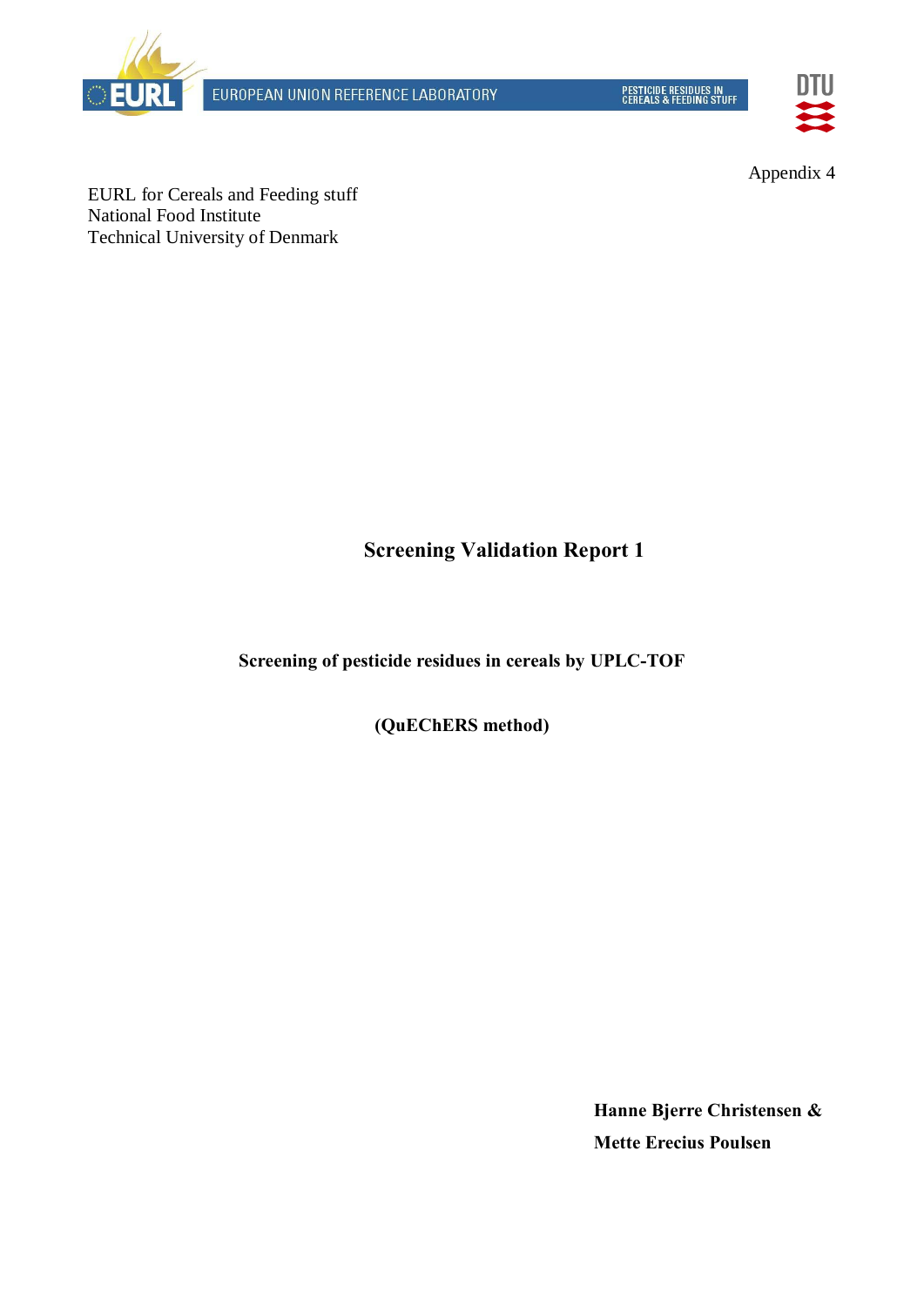**29 March 2012**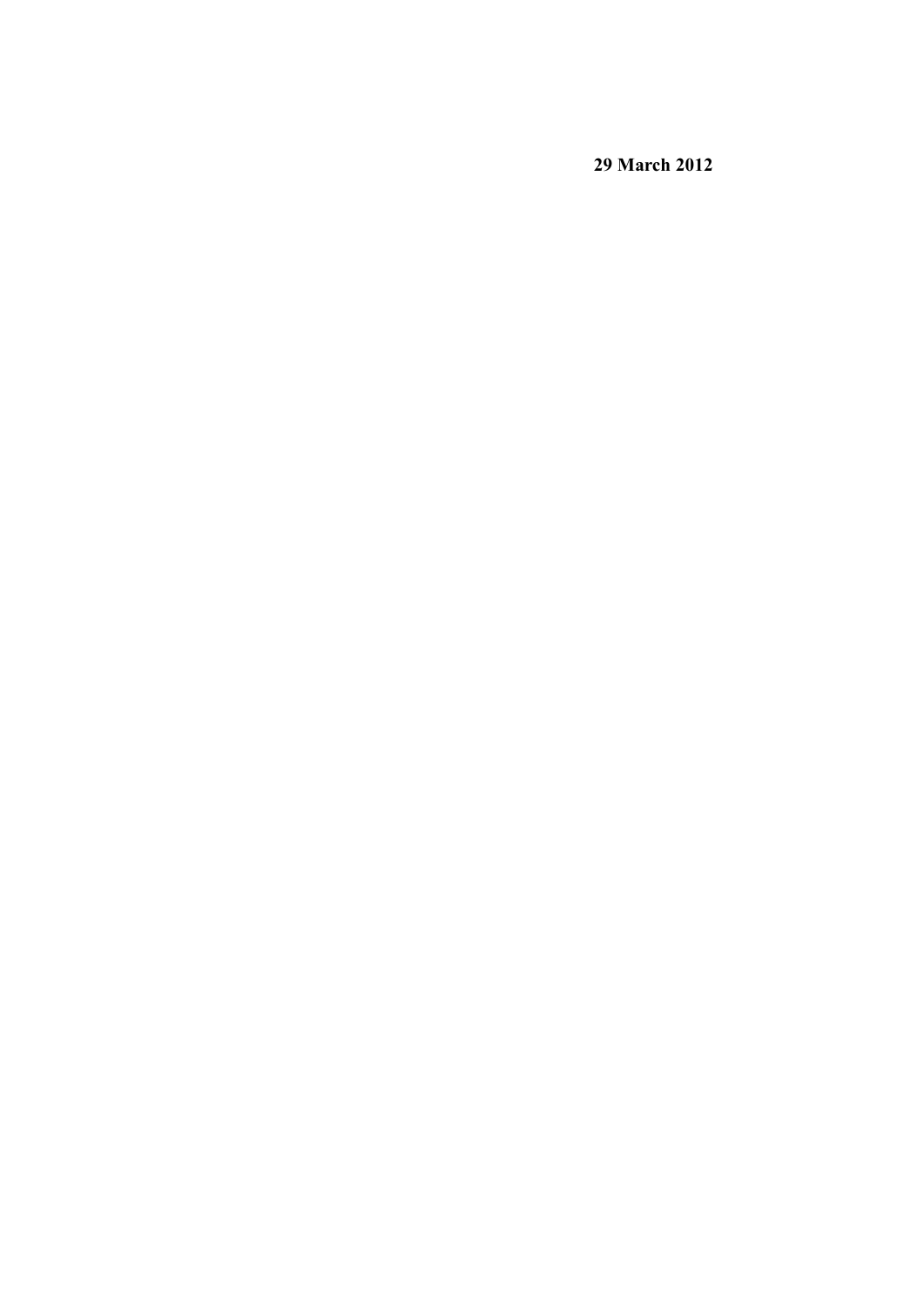### **CONTENT:**

# <span id="page-2-0"></span>**1. Introduction**

Qualitative multi residue methods, especially those involving automated MS-based detection, offer laboratories a cost-effective means to extend their analytical scope to analytes which potentially have low probability to be present in the samples. The more commonly occurring analytes should continue to be sought and measured using quantitative MRMs.

This report describes the screening validation of the QuEChERS method combined with UPLC-TOF MS. The method was validated for 35 pesticides in cereals at the screening detection limit, 0.01 mg/kg.

The QuEChERS method has an extraction and clean-up step, which has been developed to be Quick, Easy, Cheap, Efficient, Rugged and Safe. The method is most commonly used on fruit and vegetables<sup>1</sup>.

The method validated here is based on the procedure for dry matrixes (<30% water content) according to the document CEN/TC 275/WG 4 N 0204 (CEN document). Even though cereals have a fat content of about  $2\%^2$  no attempt has been made to remove the fat from the extract, e.g. freezing out as proposed in the CEN document, since no problems caused by fat has been observed.

# <span id="page-2-1"></span>**2. Principle of analysis**

Cold water/ice water, acetonitrile and an internal standard are added to the milled sample. The sample is shaken and a salt and buffer mixture is added and the sample is shaken again. After centrifugation the supernatant is transferred to a tube with PSA and MgSO4. After shaking and an additional centrifugation step the final extract is obtained.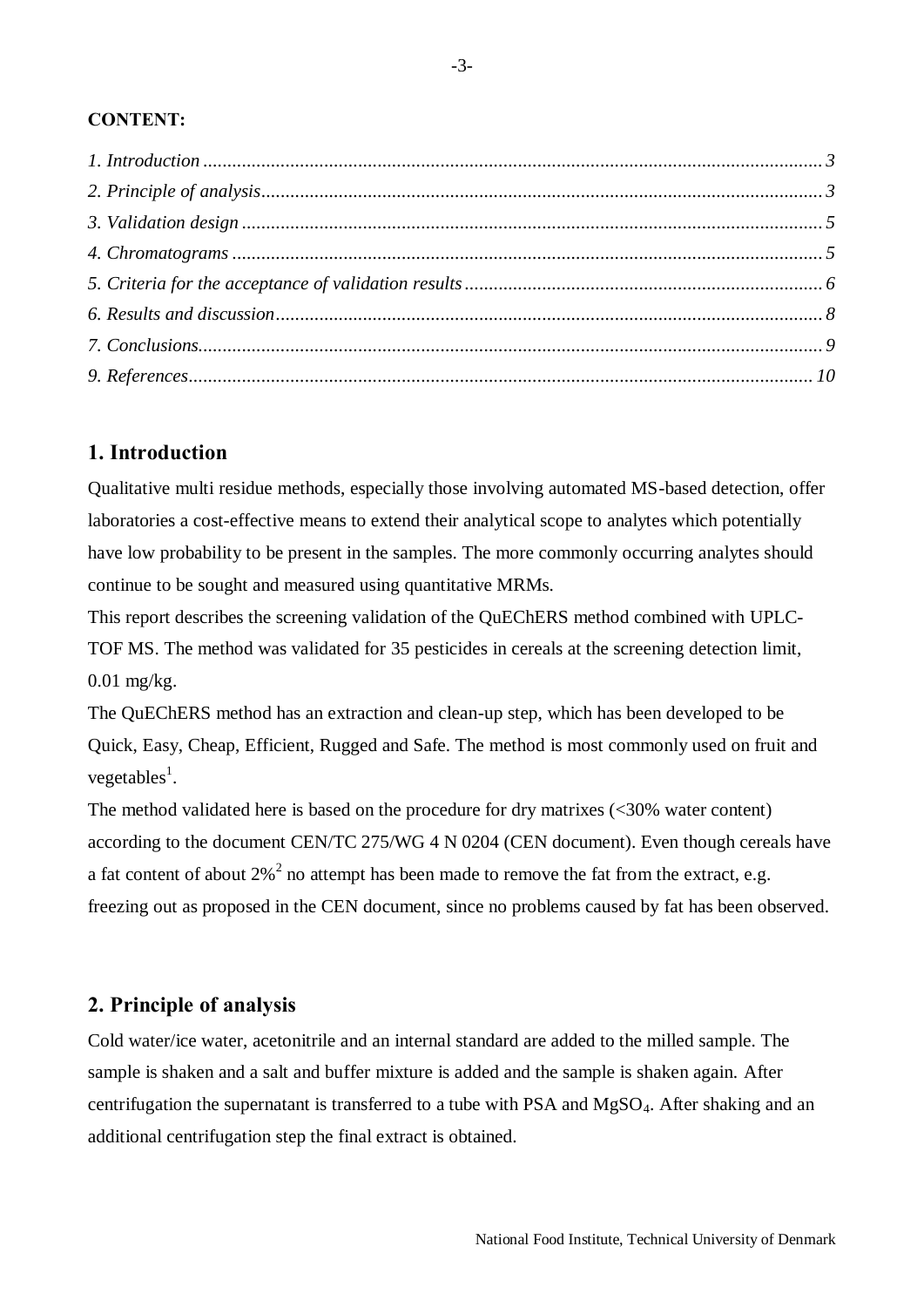#### **Screening:**

Different cereal samples were spiked at 0.01 mg/kg with a mix of pesticide standards ( Dr. Ehrenstorfer), extracted by and analysed by UPLC-QTOF (UPLC: Dionex RSLC; TOF: Bruker Daltronics, MaXis).

### *LC conditions:*

Column: Acclaim RSLC C18 2.2m 2.1x100mm (Dionex) Eluents: ESI(+): A: H<sub>2</sub>O/MeOH 90/10 (v/v), B: MeOH (both contain 5mM NH4formate, 0.01% HCOOH) Gradient and flowrate: see figure 1 Injection volume: 1µl Runtime: 20 min

Temperature: 30°C



Figure 1: Figure and table of the multistep gradient used

#### *TOF conditions:*

TOF instrument: Bruker Maxis QTOF (only operated as TOF)

Ionisation mode: ESI positiv

Calibration was performed externally prior to a sample series with a sodium formate solution, and additionally internally for each chromatogram by injecting the calibrant at the beginning of each run.

#### **Database:**

Automated target detection for the pesticide standard mix spiked to cereal extracts can be achieved by automated peak detection on the EICs expected for the  $[M+H]^+$ ,  $[M+NH_4]^+$  or  $[M+Na]^+$  ions of each compound in a database. A database containing names, sum formulas, exact masses and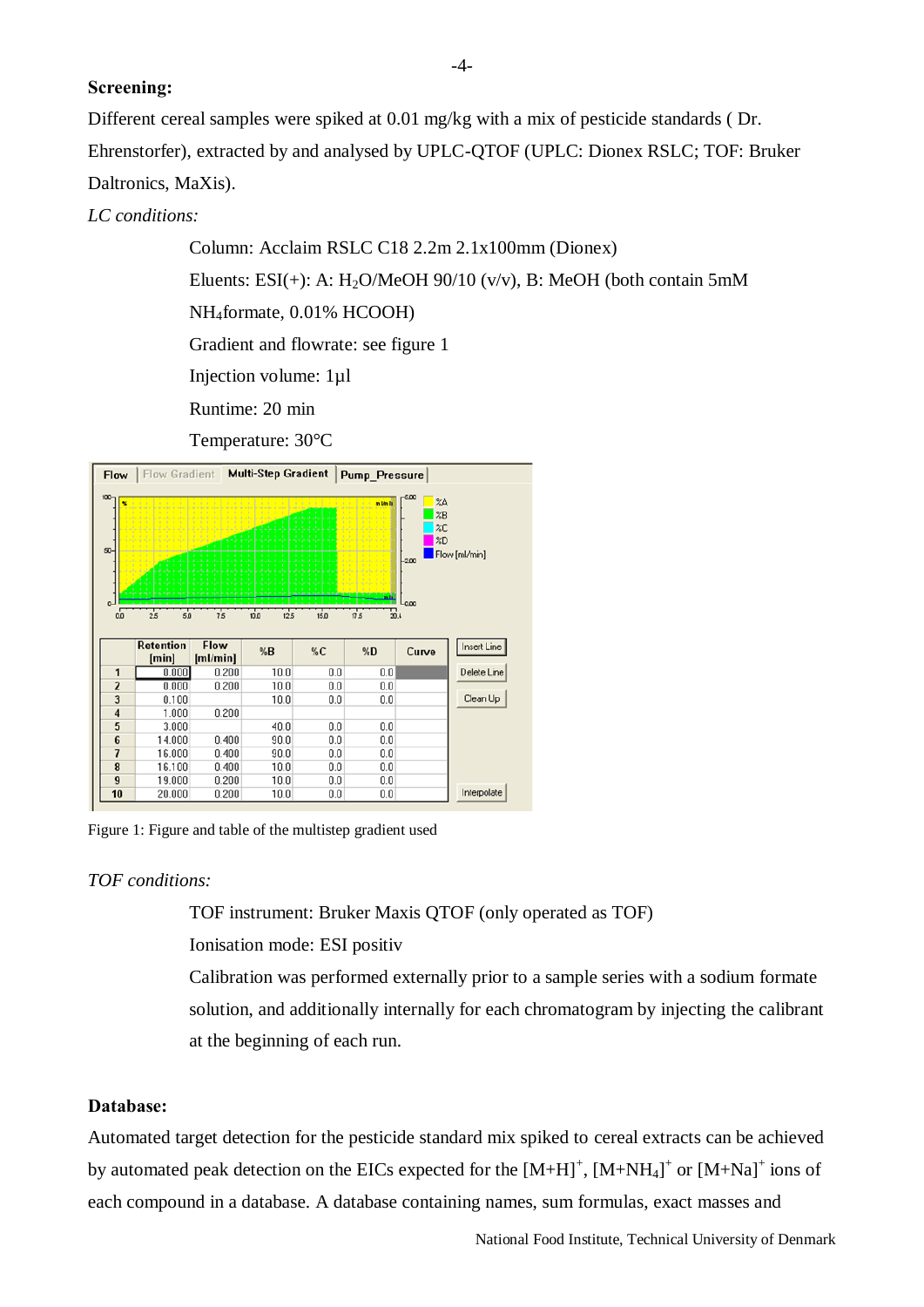retention times for 100 pesticides was set up. Based on accurate mass and known retention times the compounds present in the sample are identified. For each identification candidate additionally the theoretical isotope abundance pattern is compared to the experimental obtained isotopic pattern.

## <span id="page-4-0"></span>**3. Validation design**

The method was sought validated for 38 pesticides in cereals. The validation was performed on 20 replicates, and blank material was spiked at the expected screening reporting limit (SDL), which in this case was 0.01 mg/kg. The validation was performed on wheat, rye, oat, barley (5 replicates each).

## <span id="page-4-1"></span>**4. Chromatograms**

Examples of a chromatogram obtained when analysing the extracts by UPLC-TOF are presented in figure 2. The chromatogram show the base peak chromatogram (BPC) overlaid with extracted ion chromatograms (EIC) of the compounds detected from the database. Below the chromatogram all detected traces with accurate mass measurements are shown (the list was cut off for fitting purposes).



Figure 2: Chromatogram showing both base peak chromatogram overlaid with extracted ion chromatograms of the compounds detected from the database. The accurate mass of all the peaks detected.

-5-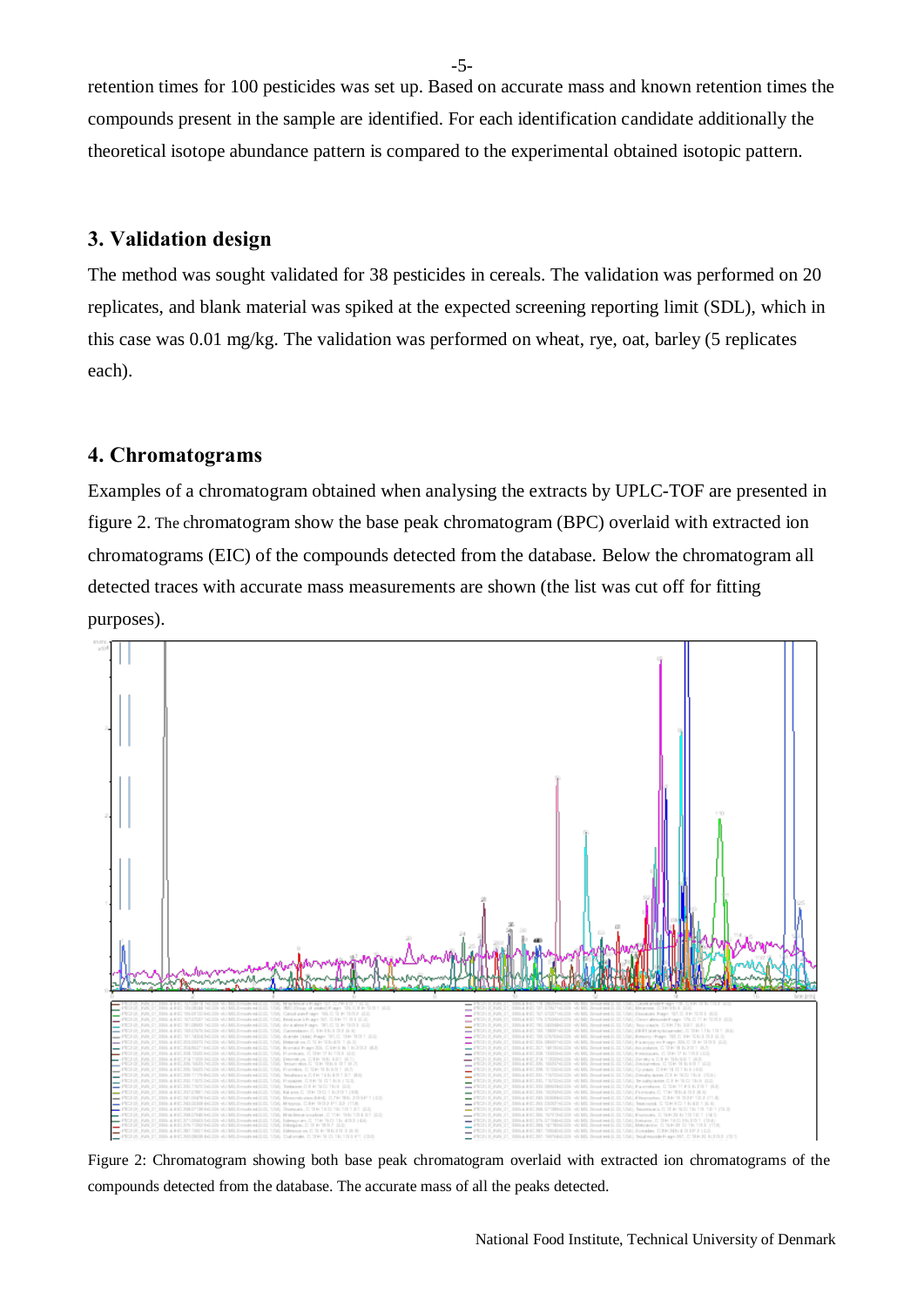

Figure 3: Top: Extracted ion chromatogram of the selected peak Bottom: Measured isotope pattern from the selected peak Small box right upper corner: Theoretical isotope pattern (from molecular formula)

For each extracted ion chromatogram a peak can be isolated and the measured isotopic pattern can be investigated, as shown in figure 3. The measured isotopic pattern may be compared/matched to the theoretical isotopic pattern for the given pesticide. The match is measured and if the given criteria are fulfilled, the probability for the correct formula is high.

# <span id="page-5-0"></span>**5. Criteria for the acceptance of validation results**

#### **Screening Detection limit, LDL**

The screening detection limit (SDL) of a qualitative screening method is the lowest concentration for which it has been demonstrated that a certain analyte can be detected in at least 95% of the samples (i.e. a false negative rate of 5% is accepted)<sup>3</sup>.

#### **Criteria for searching the database**

For identification the database set up for pesticides was used. The probability of correct identification depend on which criteria's that are selected relating to the database search. Figure 4 is screen shot of the parameters selected for this validation. The mSigma value indicates a high probability of unequivocal identification. If the identification tolerance value is below 50 it indicates a high probability of correct formula. If the values from the screening report are above 50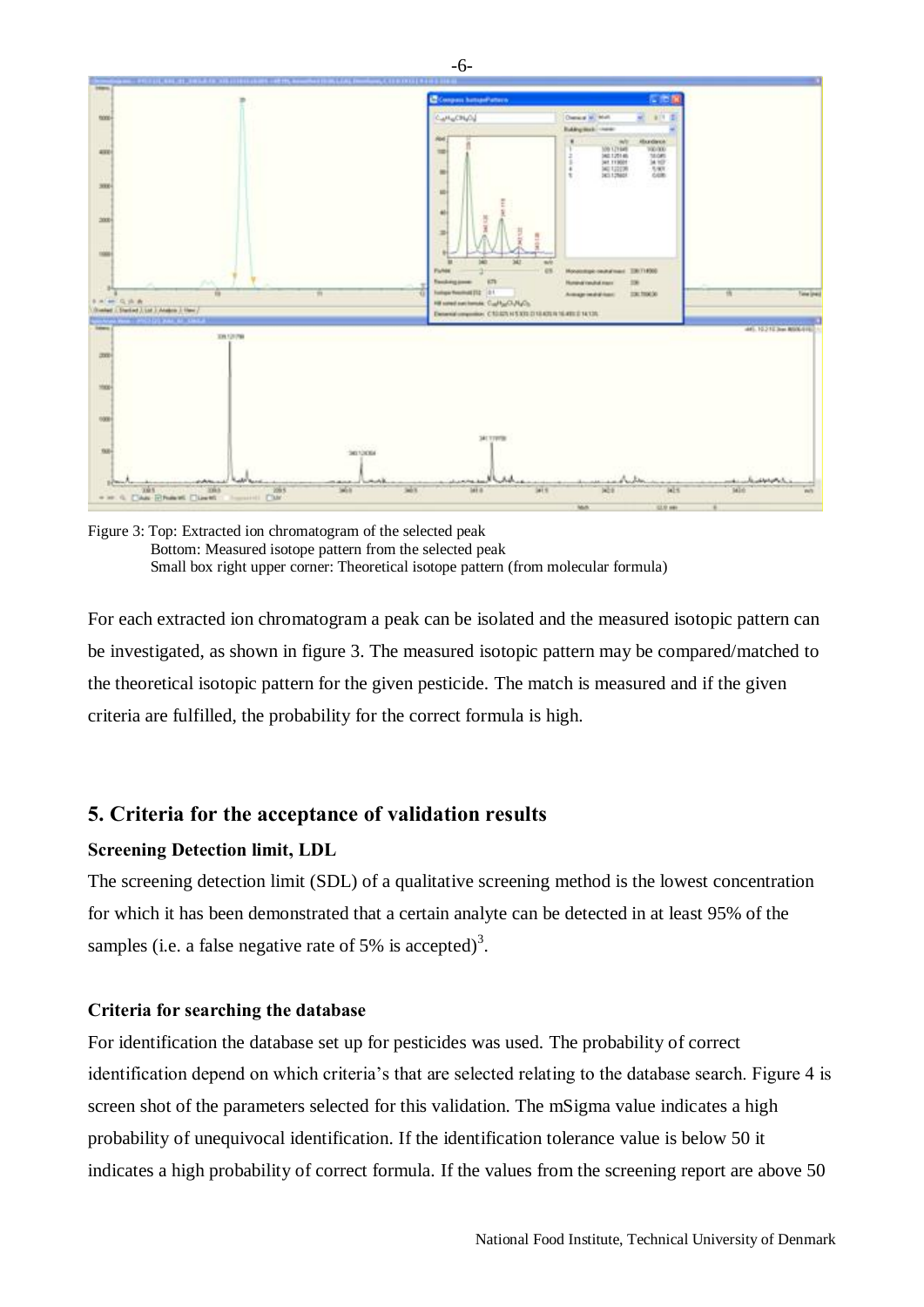and 5mDa respectively, the inputs are checked manually. Retention time is required for the attribution of the individual isomers.

> Retention time tolerance: 0.5 min Identification tolerance: 10 mDa. mSigma threshold < 100



Figure 4: Parameters for the detection with database

| Open                | Analysis filename:<br>Analysis created: | fredag, 27-01-2012, 16:51:08 UTC                                          |                     | E:\screening data\Validation Screening_pesticides\-PTC2 (2)_RA5_01_3365.d |                                 |                  |             |                  |              |                  |                |              |                   |                    |                    |                |
|---------------------|-----------------------------------------|---------------------------------------------------------------------------|---------------------|---------------------------------------------------------------------------|---------------------------------|------------------|-------------|------------------|--------------|------------------|----------------|--------------|-------------------|--------------------|--------------------|----------------|
| Method<br>٠         | User:                                   | administrator                                                             |                     |                                                                           |                                 |                  |             |                  |              |                  |                |              |                   |                    |                    |                |
|                     | Instrument:                             | malós                                                                     |                     |                                                                           |                                 |                  |             |                  |              |                  |                |              |                   |                    |                    |                |
|                     | Method:                                 | pesticid ms pos.m                                                         |                     |                                                                           |                                 |                  |             |                  |              |                  |                |              |                   |                    |                    |                |
| Calibrate           | Sample:                                 | $-PTC2(2)$                                                                |                     |                                                                           |                                 |                  |             |                  |              |                  |                |              |                   |                    |                    |                |
| Clear Results       | Comment:                                |                                                                           |                     |                                                                           |                                 |                  |             |                  |              |                  |                |              |                   |                    |                    |                |
| Screen<br>٠         |                                         |                                                                           |                     |                                                                           |                                 |                  |             |                  |              |                  |                |              |                   |                    |                    |                |
|                     |                                         | Multi Target Screening with 'E:\screening data\Pesticide-DB_POS_hbch.csv' |                     |                                                                           |                                 |                  |             |                  |              |                  |                |              |                   |                    |                    |                |
| General Unknown -   | Found                                   | Compound Name                                                             |                     | Reg.No. Mol.Formula                                                       |                                 | PMI dRT[         | Err [ppm]   | Err [m           | mSigma       | Area             | Intens.        | RT, ex       | RT,me             | m/z, cabc.         | m/z, m             | Algorithm      |
|                     | $+$                                     | Thiadoprid                                                                |                     | 11198809 C10H10Cl1N4S1                                                    | $[14+11]+$                      | 0.0              | 0.1         | 0.0              | 25.2         | 18429            | 3670           | 6.6          | 6.6               | 253.03             | 253.03.            | Chrom          |
| Save                | $^{++}$                                 | Tricyclazole                                                              | 4181402             | <b>C9H8N3S1</b>                                                           | $[04 + 0] +$                    | $-0.0$           | 1.2         | 0.2              | 26.1         | 18404            | 3333           | 6.9          | 6.9               | 190.04             | 190.04.            | Chrom          |
|                     | $^{++}$                                 | Bromacil Fragm 205                                                        |                     | 31409 C5H6Br1N2O2                                                         | $[1]1+$                         | 0.0              | 2.3         | $-0.5$           | 38.5         | 4991             | 879            | 8.2          | 8.2               | 204.96             | 204.96             | Chrom          |
| Print               | $+$<br>$+$                              | Tebuthiuron<br>Pyraclostrobin                                             | 3401401<br>17501300 | C9H17N4O151<br>C19H19ClN3O4                                               | [M+H]+<br>$[14+1] +$            | 0.0<br>$-0.0$    | 0.2<br>1.1  | $-0.0$<br>0.4    | 26.9<br>29.7 | 22026<br>20127   | 4082<br>4120   | 8.5<br>12.9  | 8.5<br>12.9       | 229.11<br>388.10   | 229.11.<br>388.10. | Chrom<br>Chrom |
|                     | $^{+}$                                  | Tebufenozide Fragm 297                                                    | 11241008            | C18H21N2O2                                                                | $[14 + H] +$                    | $-0.0$           | 0.3         | $-0.1$           | 41.3         | 16520            | 3565           | 12.1         | 12.1              | 297.15             | 297.15.            | Chrom          |
|                     | $^{++}$                                 | Fluometuron                                                               | 216402              | C10H12F3N2O1                                                              | $[14 + 1] +$                    | 0.0              | 1.1         | 0.2              | 26.8         | 30845            | 5829           | 9.2          | 9.1               | 233.08             | 233.08.            | Chrom          |
| DataAnalysis        | $^{++}$                                 | Simetryn                                                                  | 101406              | <b>C8H16N551</b>                                                          | $[14 + 1] +$                    | $-0.0$           | 0.2         | $-0.1$           | 27.6         | 62138            | 10014          | 9.2          | 9.2               | 214.11             | 214.11.            | Chrom          |
| Print with Excel    | $+$<br>$+ +$                            | Desmetryn<br>Etofenprox (NH4)                                             | 8084401             | 101403 C8H16N551<br>C25H32N1O3                                            | $[M+H]+$<br>$[1]1+$             | $-0.1$<br>0.3    | 0.2<br>12.5 | $-0.1$<br>$-4.9$ | 27.6<br>42.4 | 62138<br>2231    | 10014<br>701   | 9.1<br>16.7  | 9.2<br>16.4       | 214.11<br>394.23   | 214.11.<br>394.24  | Chrom<br>Chrom |
|                     | $^{++}$                                 | Cyprazin                                                                  | 2293603             | C9H15C1N5                                                                 | $14 + 11 +$                     | 0.0              | 1.0         | $-0.2$           | 30.0         | 24402            | 4509           | 9.6          | 9.6               | 228.10             | 228.10             | Chrom          |
|                     | $_{+}$                                  | Isoproburon                                                               |                     | 3412306 C12H19N2O1                                                        | [M+H]+                          | 0.0              | 1.2         | 0.2              | 30.4         | 24611            | <b>S011</b>    | 9.7          | 9.7               | 207.14             | 207.14             | Chrom          |
|                     | $+$                                     | Buturon                                                                   |                     | 376607 C12H14Cl1N2O1                                                      | IM+HI+                          | 0.0              | 0.4         | $-0.1$           | 31.1         | 21683            | 4227           | 9.8          | 9.8               | 237.07.            | 237.07.            | Chrom          |
|                     | $^{++}$                                 | Dodemorph                                                                 |                     | 159307 C18 H 36 N 1 O 1                                                   | $[14 + H] +$                    | 0.3              | 0.8         | 0.2              | 22.1         | 34287            | 4740           | 16.9         | 16.6              | 282.27             | 282.27.            | Chrom          |
|                     | $+$<br>$^{+}$                           | Isoxathion<br>Crufomate                                                   | 1885408             | C13H17N1O4P1S1<br>29905 C12H2OCIN1O3P1                                    | H <sub>14+M</sub><br>$[14+1] +$ | $-0.0$<br>$-0.0$ | 1.2<br>0.9  | $-0.4$<br>0.3    | 34.5<br>24.0 | 16141<br>29338   | 3311<br>6121   | 13.0<br>12.2 | 13.0<br>12.2      | 314.06<br>292.08   | 314.06.<br>292.08. | Chrom<br>Chrom |
|                     | $+$                                     | Metolachky                                                                |                     | 5121802 C15H23C1N1O2                                                      | $(H+H) +$                       | $-0.0$           | 0.5         | 0.2              | 28.5         | 16013            | 3113           | 11.9         | 11.9              | 284.14             | 284.14             | Chrom          |
|                     | وبالمر                                  | Dimefuron                                                                 | 3420505             | C15H20C1N4O3                                                              | $[14 + H] +$                    | 0.0              | 0.2         | $-0.1$           | 36.5         | 28448            | 5447           | 10.3         | 10.2              | 339.12             | 339.12.            | Chrom          |
|                     | $\ddotmark$                             | Furalaxyl                                                                 | 5764607             | C17H20N1O4                                                                | $[14+1] +$                      | 0.0              | 1.1         | $-0.3$           | 21.6         | 16865            | 3226           | 10.5         | 10.5              | 302.13             | 302.13             | Chrom          |
|                     |                                         | Dodemorph                                                                 |                     | 159307 C18 H 36 N 1 O 1                                                   | $[16 + H] +$                    | $-0.5$           | 1.8         | 0.5              | 12.0         | 6148             | 1391           | 16.9         | 17.4              | 282.27             | 282.27.            | Chrom          |
|                     |                                         | Orbencarb                                                                 | 3462207             | C12H17C1N10151<br>C9H17C11N5                                              | $[MAH] +$<br>$[14+1] +$         | 0.0<br>0.1       | 2.1<br>0.1  | $-0.5$           | 30.3<br>25.1 | 16569<br>23809   | 3702<br>5196   | 13.1         | 13.1<br>10.5      | 258.07.            | 258.07.            | Chrom<br>Chrom |
|                     |                                         | Propazine<br>Sebuthylazine                                                | 13902<br>728603     | C9H17C1N5                                                                 | $[14 + 14] +$                   | 0.0              | 0.1         | $-0.0$<br>$-0.0$ | 25.1         | 23809            | 5196           | 10.6<br>10.5 | 10.5              | 230.11<br>230.11   | 230.11.<br>230.11  | Chrom          |
|                     |                                         | Propazine                                                                 | 13902               | C9H17C1N5                                                                 | $[14 + 1] +$                    | $-0.0$           | 0.5         | 0.1              | 20.5         | 30672            | 5305           | 10.6         | 10.6              | 230.11             | 230.11             | Chrom          |
|                     |                                         | Sebuthylazine                                                             | 728603              | C9H17C1N5                                                                 | $[16+11]+$                      | $-0.1$           | 0.5         | 0.1              | 20.5         | 30672            | 5305           | 10.5         | 10.6              | 230.11             | 230.11.            | Chrom          |
|                     |                                         | Warfarin                                                                  | 8102                | C19H1704                                                                  | $[16 + H] +$                    | 0.0              | 1.3         | $-0.4$           | 32.5         | 18371            | 3377           | 11.0         | 11.0              | 309.11             | 309.11             | Chrom          |
|                     |                                         | Chromafenozide Fragm                                                      | 14380703            | C11H11O2                                                                  | $[14+11]+$                      | 0.5              | 0.3         | 0.1              | 7.9          | 125197           | 23056          | 11.6         | 11.1              | 175.07.            | 175.07.            | Chrom          |
|                     |                                         | Mefenacet<br>Thiobencarb                                                  | 7325007<br>2824906  | C16H15N2O251<br>C12H17C1N1O1S1                                            | $[14 + 1] +$<br>$[M+H]+$        | $-0.0$<br>0.1    | 0.0<br>2.1  | 0.0<br>$-0.5$    | 34.1<br>30.3 | 17229<br>16569   | 3109<br>3702   | 11.4<br>13.2 | 11.4<br>13.1      | 299.08.<br>258.07. | 299.08.<br>258.07. | Chrom<br>Chrom |
|                     |                                         | Prometon                                                                  | 161000              | C10H20N5O1                                                                | $[16+11]+$                      | $-0.5$           | 0.0         | $-0.0$           | 9.6          | 36195            | 6383           | 9.7          | 10.2              | 226.16.            | 226.16.            | Chrom          |
|                     | $^{++}$                                 | Ethoprop                                                                  | 1319404             | C8H2002P1S2                                                               | $[14 + 1] +$                    | 0.0              | 0.7         | 0.2              | 48.5         | 16307            | 3174           | 11.8         | 11.8              | 243.06.            | 243.06.            | Chrom          |
|                     | $+ +$                                   | Carbendazim                                                               | 1060507             | C9H10N3O2                                                                 | $[14 + 11] +$                   | $-0.1$           | 0.2         | $-0.0$           | 16.1         | 19712            | 3089           | 5.5          | 5.6               | 192.07.            | 192.07.            | Chrom          |
|                     | $+ + +$                                 | Metamitron                                                                | 4139402             | C10H11N4O1                                                                | $[16+16]+$                      | $-0.0$           | 0.5         | 0.1              | 4.0          | 17958            | 3420           | 6.0          | 6.0               | 203.09.            | 203.09.            | Chrom          |
|                     | $+ + +$<br>$^{++}$                      | Pirimicarb.<br>Dioxacarb Fragm 167                                        | 2310302<br>698802   | C11H19N4O2<br>C9H1103                                                     | $[14 + H] +$<br>$M + M +$       | $-0.2$<br>0.0    | 1.3<br>0.9  | 0.3<br>0.1       | 11.1<br>13.5 | 23897<br>18119   | 6094<br>3282   | 8.6<br>6.0   | 8.7<br>6.0        | 239.15<br>167.07   | 239.14<br>167.07.  | Chrom<br>Chrom |
|                     | $^{++}$                                 | DEET (diethyltoluamide)                                                   |                     | 13403 C12H18N1O1                                                          | $[14+1] +$                      | $-0.0$           | 0.1         | 0.0              | 5.1          | 29257            | 4990           | 9.5          | 9.5               | 192.13             | 192.13             | Chrom          |
|                     | $^{***}$                                | Difenoxuron                                                               |                     | 1421405 C16H19N2O3                                                        | $[MH] +$                        | 0.0              | 1.0         | $-0.3$           | 12.5         | 34038            | 6490           | 9.9          | 9.9               | 287.13             | 287.13             | Chrom          |
|                     | $+ + +$                                 | Terbumeton                                                                | 3369308             | C10H20N5O1                                                                | $[14 + 1] +$                    | $-0.0$           | 0.1         | 0.0              | 15.6         | 39951            | 7035           | 9.9          | 9.9               | 226.16             | 226.16             | Chrom          |
|                     | $^{++}$                                 | Prometon                                                                  | 161000              | C10H20N5O1                                                                | $[14 + 1] +$                    | $-0.2$           | 0.1         | 0.0              | 15.6         | 39951            | 7035           | 9.7          | 9.6               | 226.16             | 226.16.            | Chrom          |
|                     | $^{++}$                                 | Terbumeton                                                                |                     | 3369308 C10H20N5O1                                                        | $[16 + H] +$                    | $-0.3$           | 0.0         | $-0.0$           | 9.6          | 36195            | 6383           | 9.9          | 10.2 <sub>1</sub> | 226.16             | 226.16.            | Chrom          |
|                     | $+ + +$<br>$+ + +$                      | Spiroxamine Peak 1<br>Spiroxamine Peak 2                                  | 11813408            | 11813408 C18H36N1O2<br>C18H36N1O2                                         | $[MAH] +$<br>$[14 + 1] +$       | $-0.3$<br>$-0.1$ | 0.2<br>0.2  | $+0.1$<br>$-0.1$ | 17.4<br>17.4 | 26203<br>26203   | 3864<br>3864   | 10.2<br>10.4 | 10.5<br>10.5      | 298.27<br>298.27.  | 298.27.<br>298.27. | Chrom<br>Chrom |
|                     | $^{***}$                                | Neburon                                                                   |                     | 55503 C12H17C2N2O1                                                        | $[14 + 1] +$                    | 0.0              | 0.2         | 0.0              | 15.5         | 17406            | 3674           | 12.4         | 12.4              | 275.07             | 275.07             | Chrom          |
|                     | $^{+++}$                                | Isopropalin                                                               | 3382000             | C15H24N3O4                                                                | $[14 + 1] +$                    | 0.0              | 1.2         | $-0.4$           | 12.9         | 13246            | 2996           | 15.3         | 15.3              | 310.17             | 310.17             | Chrom          |
|                     | +++                                     | Pyributicarb                                                              | 0                   | C18H23N2O251                                                              | [M+H]+                          | 0.0              | 0.0         | $-0.0$           | 5.8          | 39716            | 8946           | 14.4         | 14.4              | 331.14             | 331.14             | Chrom          |
| <b>View Logfile</b> | e and                                   | Dodemorph                                                                 | 159307              | C18H36N1O1                                                                | $[16 + H] +$                    | 0.1              | 0.3         | $-0.1$           | 6.4          | 22916600         | 3351590        | 16.9         | 16.8              | 282.27             | 282.27             | Chrom          |
|                     | $+ + +$                                 | Furathiocarb                                                              | 6590704             | C18H27N2O551                                                              | $[14 + 1] +$                    | 0.1              | 0.3         | 0.1              | 11.4         | 33035            | 7608           | 14.0         | 13.9              | 383.16.            | 363.16             | Chrom          |
|                     | Ĥ₩<br>₽¥4                               | Dodemorph<br>Pyrimidifen                                                  | 159307              | C18H36N1O1<br>0 C20H29C1N3O2                                              | $[14 + 1] +$<br>$[MAH] +$       | $-0.1$<br>$-0.1$ | 0.1<br>0.8  | $-0.0$<br>0.3    | 5.1<br>14.2  | 1723810<br>38250 | 181198<br>8033 | 16.9<br>14.2 | 17.0<br>14.3      | 282.27.<br>378.19  | 282.27<br>378.19.  | Chrom<br>Chrom |
| Analysis Properties | $+ + +$                                 | Esprocarb                                                                 | 8578502             | C15H24N1O151                                                              | $104 + 11 +$                    | 0.0              | 0.1         | $-0.0$           | $Q_{\rm A}$  | 34814            | 7582           | 14.1         | 14.1              | 266.15             | 266.15.            | Chrom          |
|                     | $^{++}$                                 | Chromafenozide Fragm                                                      |                     | 14380703 C11H11O2                                                         | $[14 + 1] +$                    | 0.0              | 1.0         | $-0.2$           | 15.3         | 20398            | 4090           | 11.6         | 11.6              | 175.07             | 175.07             | Chrom          |
| Colors.             | $+ + +$                                 | Ouinoxyphen                                                               |                     | 12449507 C15H9Cl2F1N1O1                                                   | $[MH] +$                        | $-0.0$           | 0.5         | $-0.2$           | 15.1         | 24140            | 5156           | 14.6         | 14.6              | 308.00.            | 308.00.            | Chrom          |

Figure 5: List of detected compunds form the database listed according to the degree of identification

When the software has finish the database searching, a table with identified compounds is shown, see figure 5. The table includes how well the compounds matches the measured accurate mass,

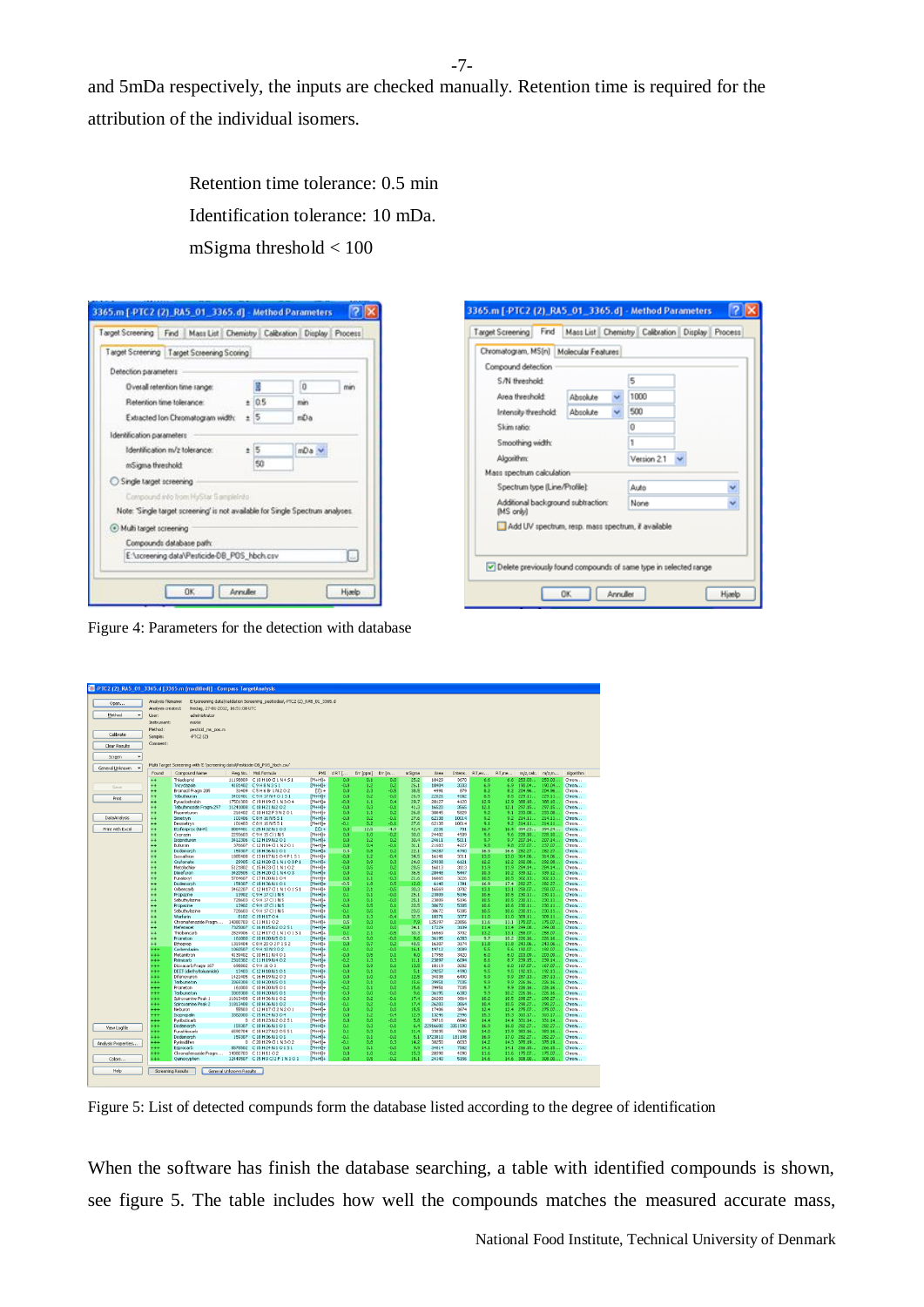-8-

retention time and isotopic pattern compared to the theoretical, and rates the degree of unequivocal identification of the compound.

# <span id="page-7-0"></span>**6. Results and discussion**

The 81 pesticides sought validated presented in table 1. Hereof 35 pesticides were accepted for validation at 0.01 mg/kg, here the compounds were detected in at least 95% of the samples, see table 1.

It was tested whether the criteria were set to strict, and if more pesticides would be accepted with less strict criteria. Changing the criteria as intensity and area threshold did not affect the identification, however setting the accurate mass and msigma value less strict allowed for a few additional pesticides to be validated.

| Compounds                     | No. detected    | % detected |
|-------------------------------|-----------------|------------|
| 3-hydroxy carbofuran          | 12              | 60%        |
| Bensulfuron-methyl            | 17              | 85%        |
| <b>Bromacil</b>               | 1               | 5%         |
| <b>Butralin</b>               | $\overline{7}$  | 35%        |
| <b>Buturon</b>                | $\overline{20}$ | 100%       |
| Carbaryl                      | 5               | 25%        |
| Carbendazim                   | 20              | 100%       |
| Chlorbromuron                 | 17              | 85%        |
| Chlorotoluron                 | 19              | 95%        |
| Chlorsulfuron                 | 7               | 35%        |
| Chromafenozide                | $\mathbf{1}$    | 5%         |
| Crufomate                     | 20              | 100%       |
| Cyanazine                     | $\mathbf{1}$    | 5%         |
| Cyprazin                      | 19              | 95%        |
| DEET (diethyltoluamide)       | 19              | 95%        |
| Desmetryn                     | 20              | 100%       |
| Difenoxuron                   | 20              | 100%       |
| Diflubenzuron                 | 9               | 45%        |
| Dimefuron                     | 20              | 100%       |
| Dimethachlor                  | 9               | 45%        |
| Dinotefuran                   | $\overline{7}$  | 35%        |
| Dioxacarb                     | 5               | 25%        |
| Esprocarb                     | 18              | 90%        |
| <b>Ethoprop (Ethoprophos)</b> | 20              | 100%       |
| Etofenprox                    | 13              | 65%        |
| Fenhexamid                    | 11              | 55%        |
| Fenothiocarb                  | 17              | 85%        |
| Flonicamid                    | 20              | 100%       |
| Flumetsulam                   | 19              | 95%        |
| Fluometuron                   | 20              | 100%       |
| Forchlorfenuron               | 11              | 55%        |
| Formetanate                   | $\overline{1}$  | 5%         |
| Furalaxyl                     | 19              | 95%        |
| Furathiocarb                  | 20              | 100%       |
| <b>Imazalil</b>               | 20              | 100%       |
| Imazamox                      | 13              | 65%        |
| Imazapyr                      | 9               | 45%        |
| Imazaquin                     | 17              | 85%        |
| Imidacloprid                  | 9               | 45%        |

Table 1: Compounds sought validated for screening in cereals. The pesticides accepted are marked with pale green.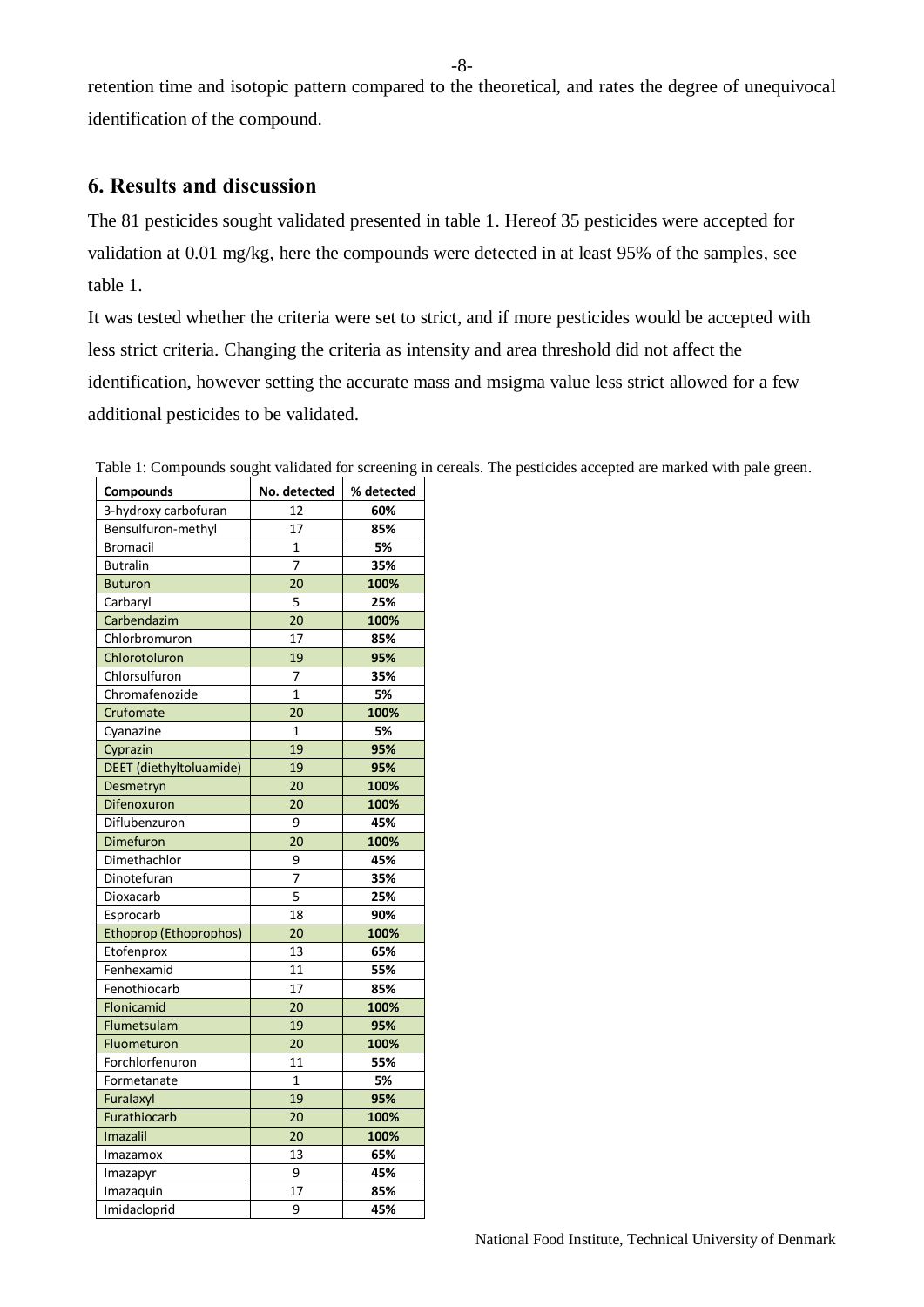| ٠<br>۰.<br>۰,<br>۰.<br>٠ |
|--------------------------|
|--------------------------|

| isopropalin        | ۷               | TN.  |
|--------------------|-----------------|------|
| Isoproturon        | 17              | 85%  |
| Isoxathion         | 19              | 95%  |
| Linuron            | 17              | 85%  |
| Malaoxon           | 20              | 100% |
| Mefenacet          | 19              | 95%  |
| Mepronil           | 18              | 90%  |
| Metacriphos        | $\mathbf{1}$    | 5%   |
| Metamitron         | 19              | 95%  |
| Methoprene         | 11              | 55%  |
| Metolachlor        | 18              | 90%  |
| Metosulam          | 3               | 15%  |
| <b>Monuron TCA</b> | 19              | 95%  |
| Neburon            | 19              | 95%  |
| Nitenpyram         | 13              | 65%  |
| Novaluron          | 3               | 15%  |
| Orbencarb          | 12              | 60%  |
| Oxadiargyl         | 8               | 40%  |
| Oxadiazon          | 11              | 55%  |
| Oxydemeton-methyl  | 20              | 100% |
| Paraoxon-methyl    | 20              | 100% |
| Profoxydim         | 14              | 70%  |
| Prometon           | 19              | 95%  |
| Propazine          | 20              | 100% |
| Pyraclostrobin     | 17              | 85%  |
| Pyributicarb       | 20              | 100% |
| Pyrimidifen        | 14              | 70%  |
| Quinoxyfen         | 20              | 100% |
| Sebuthylazine      | 20              | 100% |
| Simetryn           | 20              | 100% |
| Spiroxamine        | 20              | 100% |
| Tebuthiuron        | 20              | 100% |
| <b>Terbumeton</b>  | 20              | 100% |
| Thiacloprid        | 18              | 90%  |
| Thidiazuron        | 9               | 45%  |
| Thiobencarb        | 14              | 70%  |
| Thiodicarb         | $\overline{2}$  | 10%  |
| Thiophanate-methyl | 13              | 65%  |
| Tricyclazole       | $\overline{20}$ | 100% |
| Trifloxysulfuron   | 19              | 95%  |
| Triflumizole       | 3               | 15%  |
| Warfarin           | 10              | 50%  |
|                    |                 |      |

Isopropalin 2 **10%**

# <span id="page-8-0"></span>**7. Conclusions**

Only 35 compounds were validated at the expected screening detection limit at the criteria set for the database identification. It should be noted that the expected screening detection limit at 0.01 mg/kg may be too low for cereals, and should be 0.02 mg/kg instead. For future validation both levels should be tested. Similar validation was performed on fruit and vegetables, with spiking at SDL (0.01 mg/kg), here many more compounds were validated. This indicates that it should be taken into consideration if the SDL for cereals should be 0.02mg/kg.

For routine analysis non detects should be reported as <SDL mg/kg. If detected, a result can only be reported after confirmatory analysis using a quantitative method.